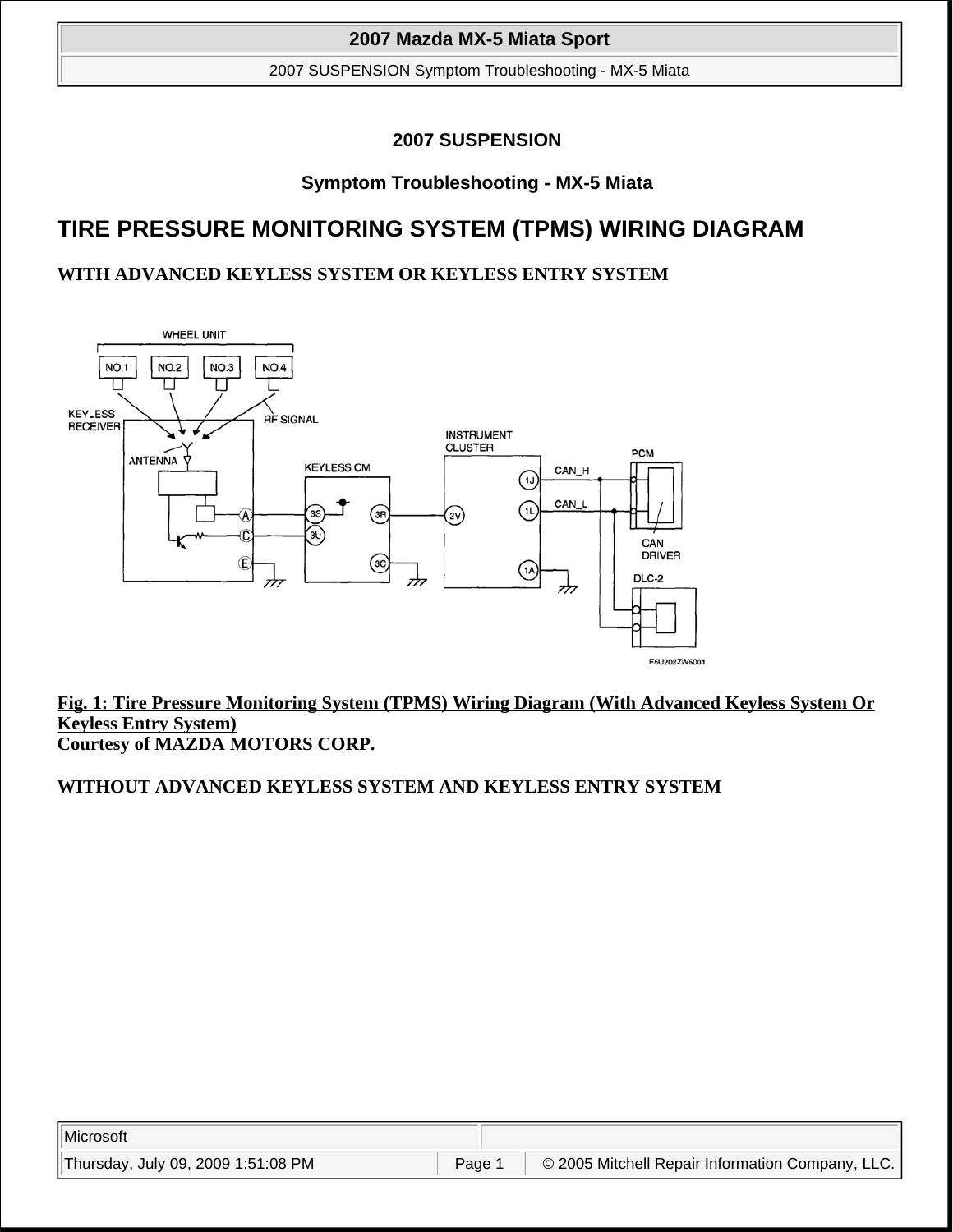2007 SUSPENSION Symptom Troubleshooting - MX-5 Miata



#### **Fig. 2: Tire Pressure Monitoring System (TPMS) Wiring Diagram (Without Advanced Keyless System And Keyless Entry System) Courtesy of MAZDA MOTORS CORP.**

# **FOREWORD**

• Before performing the steps in Symptom Troubleshooting, perform the On-board Diagnostic Inspection. To check the DTC, follow the DTC Inspection steps. (See **DTC TABLE** .)

# **PRECAUTION**

# **INTERMITTENT CONCERN TROUBLESHOOTING**

#### **Vibration Method**

- If malfunction occurs or becomes worse while driving on a rough road or when the engine is vibrating, perform the steps below.
	-
	- **NOTE: There are several reasons why vehicle or engine vibration could cause an electrical malfunction. Some of the things to check for are:** 
		- **Connectors not fully seated.**
		- **Wire harnesses not having full play.**
		- **Wires laying across brackets or moving parts.**
		- **Wires routed too close to hot parts.**
- An improperly routed, improperly clamped, or loose harness can cause wiring to become pinched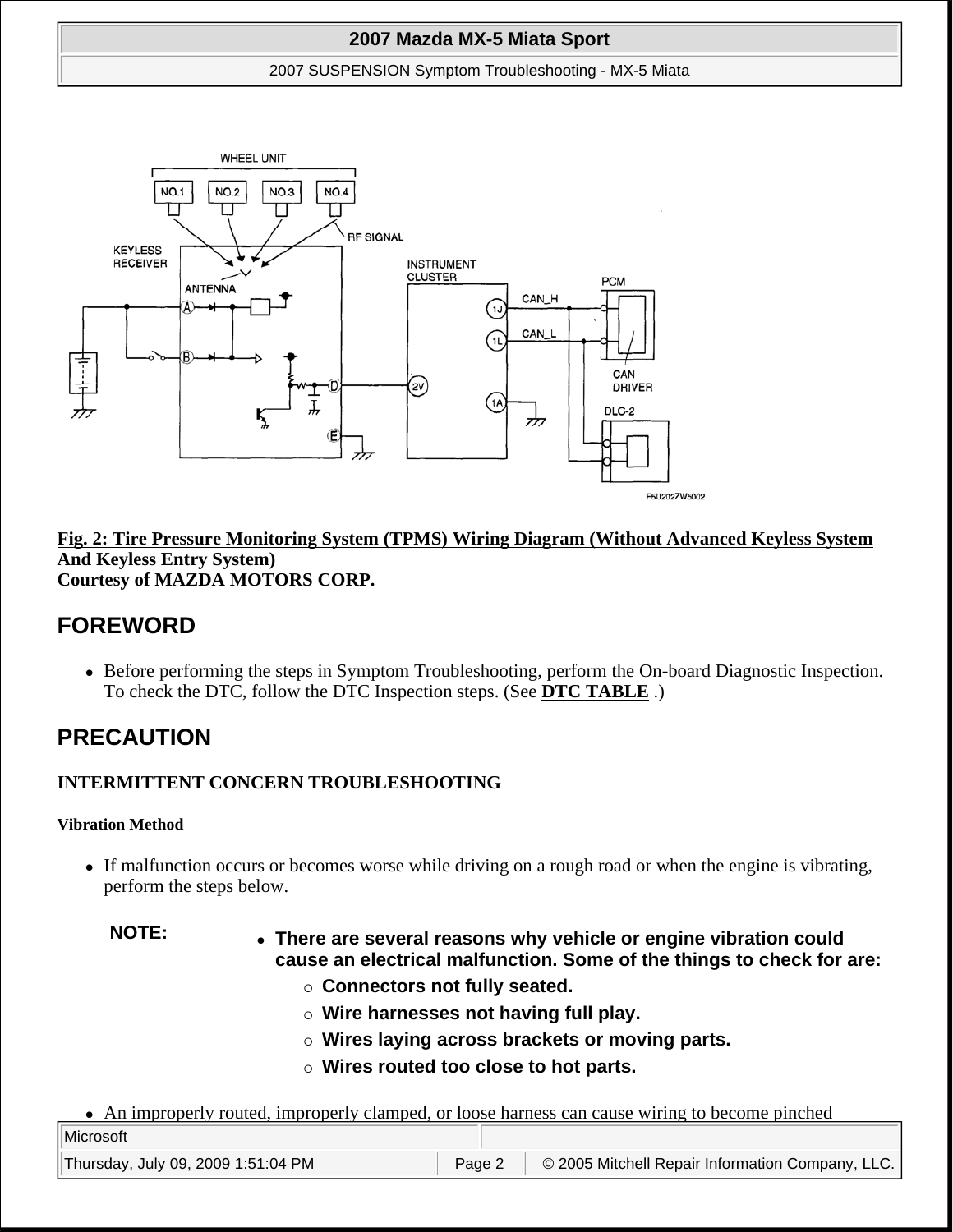#### 2007 SUSPENSION Symptom Troubleshooting - MX-5 Miata

between parts.

 The connector joints, points of vibration, and places where wire harnesses pass through the firewall, body panels and other panels are the major areas to be checked.

#### **Inspection Method for Switch and/or Sensor Connectors or Wires**

- 1. Connect M-MDS or equivalent to DLC-2.
- 2. Turn the ignition switch to the ON position (engine off).

# **NOTE: If engine starts and runs, perform the following steps at idle.**

- 3. Access PIDs for the switch you are inspecting.
- 4. Turn switch on manually.
- 5. Shake each connector or wire harness a bit vertically and horizontally while monitoring the PID.
	- If PID value is unstable, check for poor connection.



CHU0603W001

#### **Fig. 3: Shaking Connector Or Wire Harness Courtesy of MAZDA MOTORS CORP.**

#### **Inspection Method for Sensors**

- 1. Connect M-MDS or equivalent to DLC-2.
- 2. Turn the ignition switch to the ON position (engine off).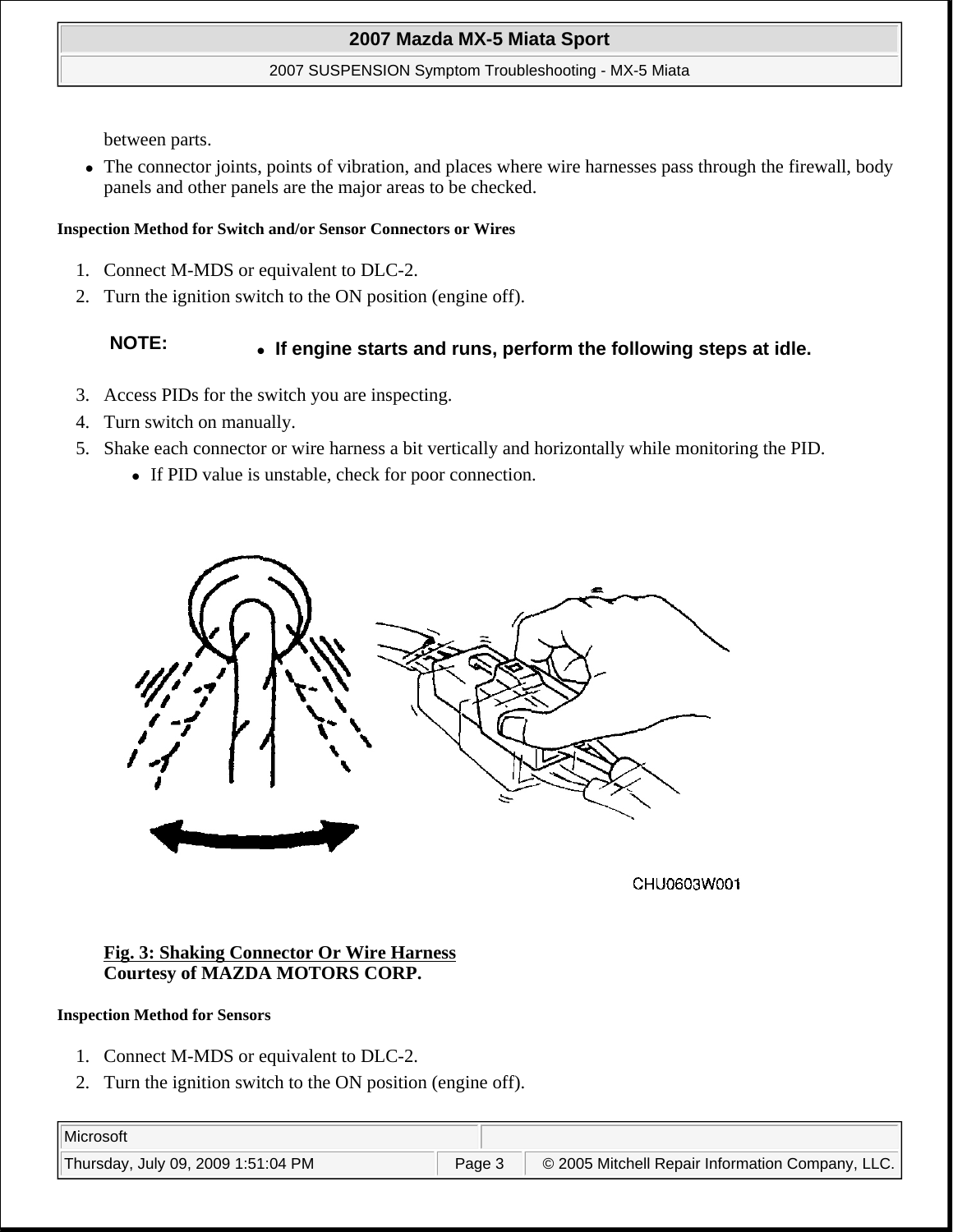2007 SUSPENSION Symptom Troubleshooting - MX-5 Miata

# **NOTE: If engine starts and runs, perform the following steps at idle.**

- 3. Access PIDs for the switch you are inspecting.
- 4. Vibrate the sensor slightly with your finger.
	- If PID value is unstable or malfunction occurs, check for poor connection and/or poorly mounted sensor.

#### **Connector Terminal Check Method**

- 1. Check the connection condition of each female terminal.
- 2. Insert male terminal; fit the female terminal side to female terminal and check to see whether the malfunction is in the female terminal or not.



CHU0603W002

## **Fig. 4: Checking Connection Condition Of Female Terminal Courtesy of MAZDA MOTORS CORP.**

# **SYMPTOM TROUBLESHOOTING**

# **SYMPTOM TROUBLESHOOTING CHART**

| No. | <b>Symptom</b>                                                                                       |
|-----|------------------------------------------------------------------------------------------------------|
|     | 1 TPMS warning light illuminates continuously.                                                       |
|     | TPMS warning light (low pressure warning) illuminates after engine start and turns off after driving |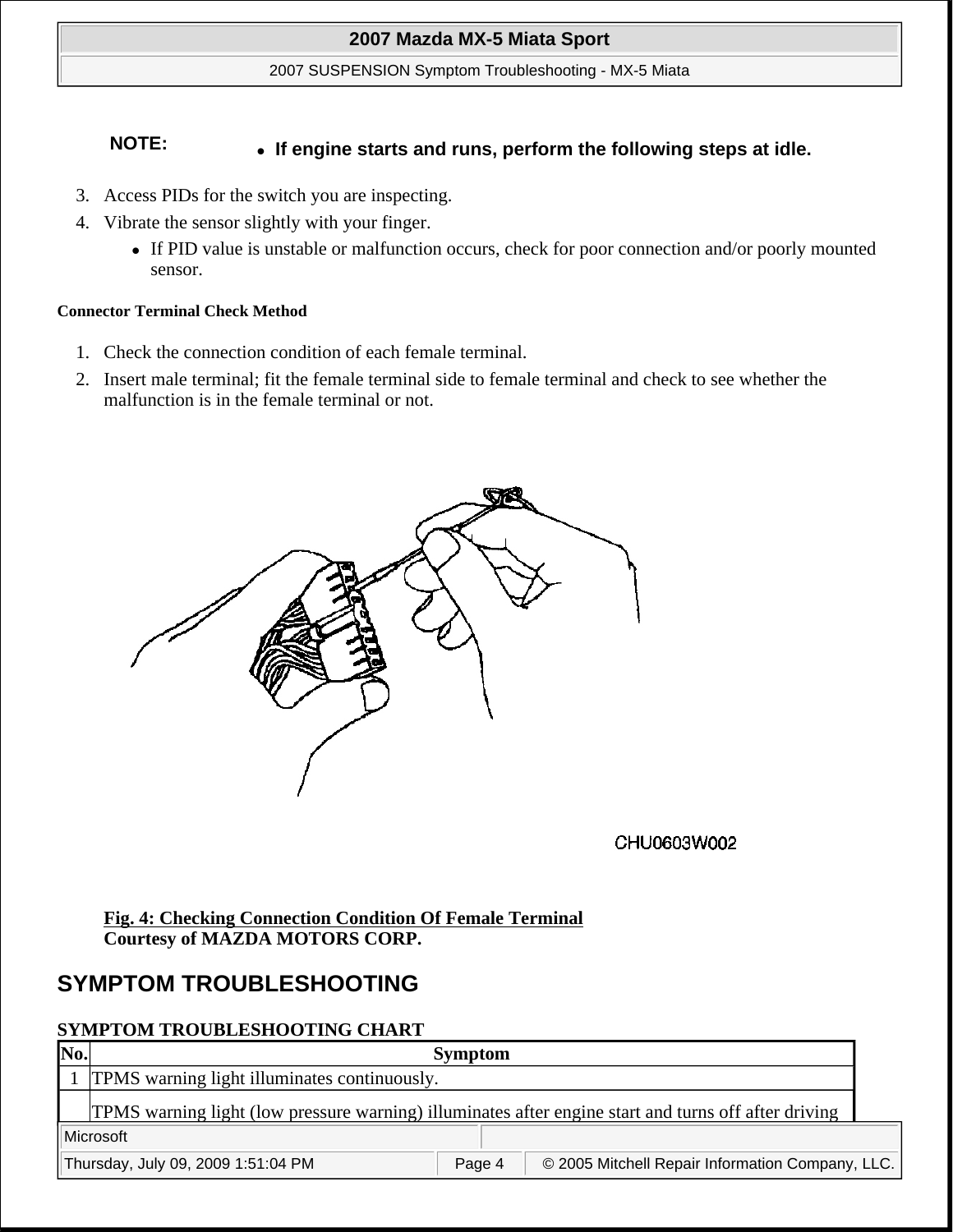2007 SUSPENSION Symptom Troubleshooting - MX-5 Miata

- 2 for a period of time.
- 3 Flat tire warning light (flat tire warning) illuminates.

4 Wheel unit ID registration cannot be performed (TPMS warning light flashes).

# **NO.1 TPMS WARNING LIGHT ILLUMINATES CONTINUOUSLY**

- **CAUTION: The tire pressure cannot be measured accurately after driving for a long period due to the internal temperature and pressure. Stop the vehicle for approx. 1 hour and then perform the tire pressure measurement and adjustment.** 
	- **Use a high accuracy digital gauge for measurement of the tire pressure.**
- **NOTE: If the DTC clearing procedure is implement, the TPMS warning light turns off.**

## **SYMPTOM TROUBLESHOOTING HINTS**

# **1 TPMS warning light illuminates continuously [TROUBLESHOOTING HINTS]** Tire pressure is lower than the specification.

#### **DIAGNOSTIC PROCEDURE**

| <b>STEP</b>    | <b>INSPECTION</b>                                                        |                | <b>ACTION</b>                                                                                                   |
|----------------|--------------------------------------------------------------------------|----------------|-----------------------------------------------------------------------------------------------------------------|
| 1              | <b>INSPECT THE TIRE</b><br>• Is there any foreign object                 |                | $\gamma_{\text{es}}$ Remove any foreign object. Replace the tire if<br>necessary, and then go to the next step. |
|                | adhering to the tire?                                                    | No             | Go to the next step.                                                                                            |
| $\overline{2}$ | <b>INSPECT THE TIRE PRESSURE</b><br>• Is the tire pressure lower than    |                | Yes Adjust the tire pressure to the specification when the engine is cold, and then go tot the next step.       |
|                | the specification?                                                       | N <sub>0</sub> | Go to the next step.                                                                                            |
| 3              | <b>DOES THE TPMS WARNING</b><br><b>LIGHT TURN OFF?</b><br>N <sub>0</sub> |                | Troubleshooting completed. Explain to the customer<br>Yes<br>what has been repaired.                            |
|                |                                                                          |                | Go to the next step.                                                                                            |
|                |                                                                          | Yesl           | Troubleshooting completed. Explain to the customer<br>what has been repaired.                                   |
| $\overline{4}$ | <b>DRIVE THE VEHICLE AT 25</b><br>KM/H FOR 10 MIN.                       |                | Adjust the tire pressure to the specification, and then<br>return to Step 1.                                    |
|                | • Does the TPMS warning light<br>turn off?                               | No             | <b>NOTE:</b>                                                                                                    |
|                |                                                                          |                | • If the TPMS warning light does not turn off                                                                   |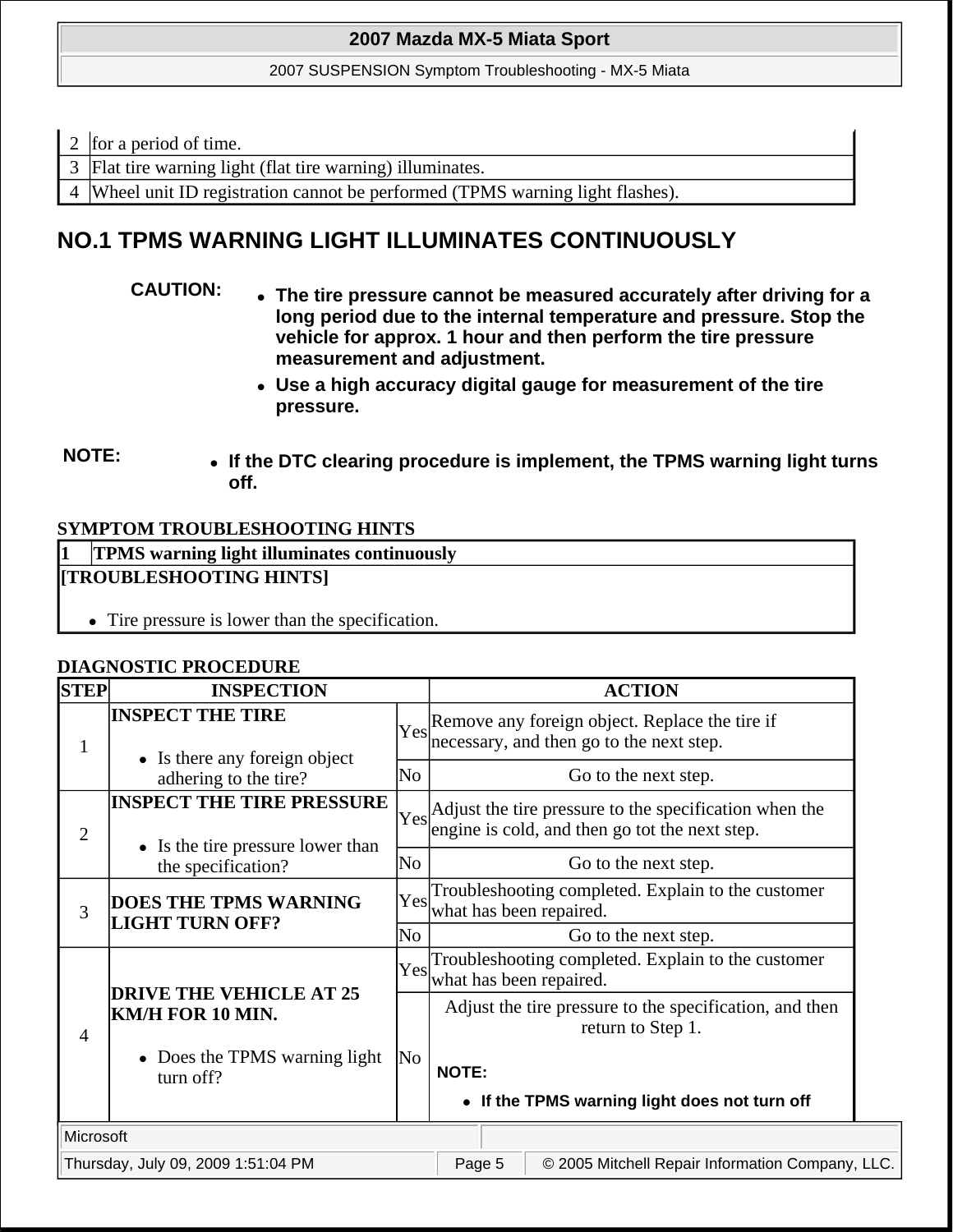2007 SUSPENSION Symptom Troubleshooting - MX-5 Miata

**after repeating this step, the tire may be flat.** 

# **NO. 2 TPMS WARNING LIGHT (LOW PRESSURE WARNING) ILLUMINATES AFTER ENGINE START AND TURNS OFF AFTER DRIVING FOR PERIOD OF TIME**

- **CAUTION: The tire pressure cannot be measured accurately after driving for a long period due to increased internal temperature and pressure. Stop the vehicle for approx. 1 hour and then perform the tire pressure measurement and adjustment.** 
	- **Use a high accuracy digital gauge for measurement of the tire pressure.**

- **NOTE: The tire pressure decreases spontaneously by approx. 7 kPa {0.07 kgf/cm2 , 1.02 psi} per month even if the tire is normal.** 
	- **The FFD (temperature and pressure) stored when the TPMS warning light is turned on or off can be verified by operating the M-MDS or equivalent.**

# **SYMPTOM TROUBLESHOOTING HINTS**

**<sup>2</sup> TPMS warning light (low pressure warning) illuminates after engine start and turns off after driving for a period of time.**

# **[TROUBLESHOOTING HINTS]**

 The tire pressure decreases (approaches value to illuminate TPMS warning light) when the internal temperature of the tire is low.

# **DIAGNOSTIC PROCEDURE**

| <b>STEP</b> | <b>INSPECTION</b>                                                                                |    | <b>ACTION</b>                                                                                  |
|-------------|--------------------------------------------------------------------------------------------------|----|------------------------------------------------------------------------------------------------|
|             | <b>INSPECT THE TIRE</b><br>• Is there any foreign object adhering to the                         |    | Yes Remove any foreign object. Replace the tire<br>if necessary, and then go to the next step. |
|             | tire?                                                                                            |    | No Go to the next step.                                                                        |
|             | <b>MEASURE THE TIRE PRESSURE WHEN</b><br>THE ENGINE IS COLD<br>• Has the tire pressure decreased |    | Yes Adjust the tire pressure to the specification,<br>and then go to the next step.            |
|             | (approaches value to illuminate TPMS<br>warning light)?                                          |    | No Go to the next step.                                                                        |
|             |                                                                                                  |    | Yes Troubleshooting completed.                                                                 |
| 13          | IS THE MALFUNCTION CORRECTED?                                                                    | No | Verify troubleshooting again and return to<br>Step 1 if the malfunction recurs.                |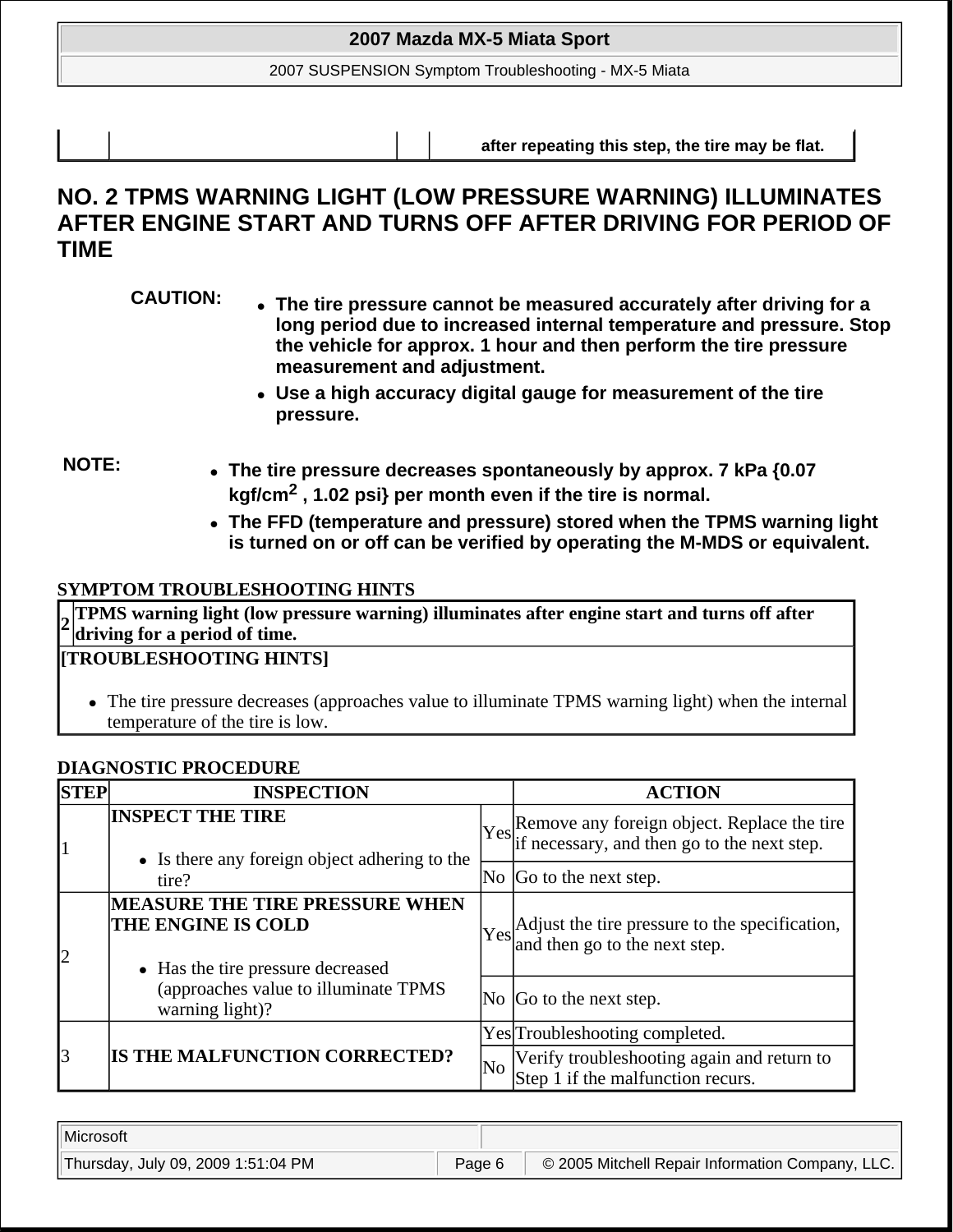2007 SUSPENSION Symptom Troubleshooting - MX-5 Miata

# **NO. 3 FLAT TIRE WARNING LIGHT (FLAT TIRE WARNING) ILLUMINATES**

- **NOTE: When the DTC clear command of the M-MDS or equivalent is operated, the flat tire warning light can be turned off.** 
	- **The FFD (temperature and pressure) stored when the flat tire warning light is turned on or off can be verified by operating the M-MDS or equivalent.**

#### **SYMPTOM TROUBLESHOOTING HINTS**

| 3 Flat tire warning light (flat tire warning) illuminates. |  |  |  |  |
|------------------------------------------------------------|--|--|--|--|
| <b>[TROUBLESHOOTING HINTS]</b>                             |  |  |  |  |
|                                                            |  |  |  |  |
| • Flat tire                                                |  |  |  |  |

## **DIAGNOSTIC PROCEDURE**

| <b>STEP</b> | <b>INSPECTION</b>                                                                                                 |    | <b>ACTION</b>                                                                   |  |
|-------------|-------------------------------------------------------------------------------------------------------------------|----|---------------------------------------------------------------------------------|--|
|             | <b>IDENTIFY THE FLAT TIRE</b><br>• Can the flat tire be identified by a visual check<br>or using a digital gauge? |    | $ Y_{\text{es}} $ Replace the flat tire, and then go tot the<br>next step.      |  |
|             |                                                                                                                   |    | $\overline{N}$ $\overline{G}$ to the next step.                                 |  |
|             | <b>DOES THE FLAT TIRE WARNING LIGHT</b><br><b>TURN OFF?</b>                                                       |    | Yes Troubleshooting completed.                                                  |  |
| $\vert$ 2   | • Adjust the tire pressure, and then drive the<br>vehicle at 25 km/h {15.5 mph} or more for 10<br>min of more.    | No | Verify troubleshooting again and return<br>to Step 1 if the malfunction recurs. |  |

# **NO.4 WHEEL UNIT ID REGISTRATION CANNOT BE PERFORMED (TPMS WARNING LIGHT FLASHES)**

**CAUTION: Active the wheel unit ID registration mode using the M-MDS or equivalent, and perform the following steps if the TPMS warning light does not turn off after driving at 25 km/h {15.5 mph} or more for 10 min or more.** 

# **SYMPTOM TROUBLESHOOTING HINTS**

**4 Wheel unit ID registration cannot be performed (TPMS warning light flashes). [TROUBLESHOOTING HINTS]**

- New wheel unit malfunction (caused when installing to wheel)
- Any malfunction on an old wheel unit which has not been replaced.

#### **DIAGNOSTIC PROCEDURE**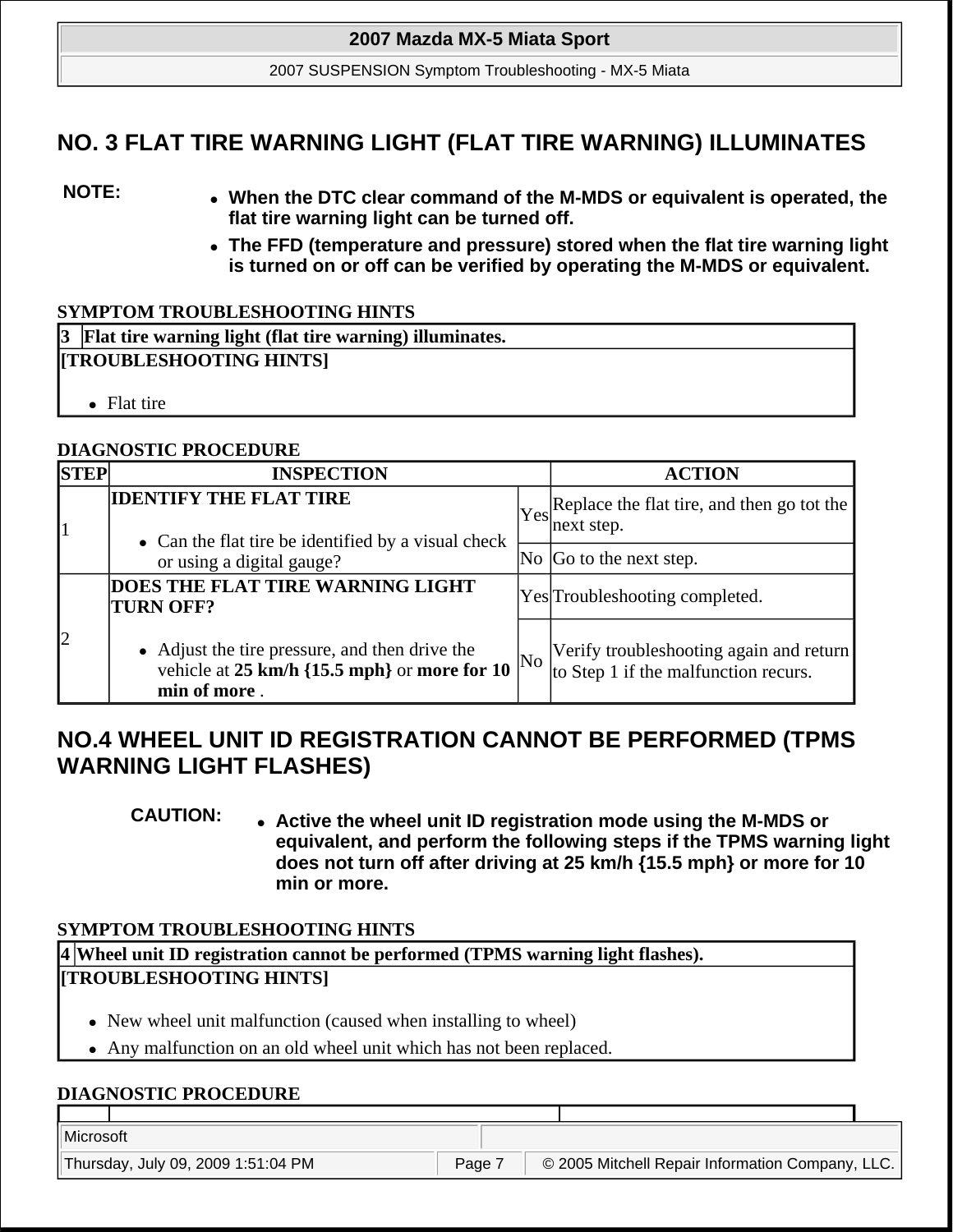# 2007 SUSPENSION Symptom Troubleshooting - MX-5 Miata

| <b>STEP</b> | <b>INSPECTION</b>                                                                                                                                                                                                                                                                                                                                                                                                                                                                                                         | <b>ACTION</b> |                                                                                                                |  |
|-------------|---------------------------------------------------------------------------------------------------------------------------------------------------------------------------------------------------------------------------------------------------------------------------------------------------------------------------------------------------------------------------------------------------------------------------------------------------------------------------------------------------------------------------|---------------|----------------------------------------------------------------------------------------------------------------|--|
|             | CAN THE WHEEL UNIT ID REGISTERED?                                                                                                                                                                                                                                                                                                                                                                                                                                                                                         |               |                                                                                                                |  |
|             | Connect the M-MDS or equivalent.<br>$\bullet$<br>• Display the wheel unit ID registration condition<br>(ID and tire pressure table) using the M-MDS or<br>equivalent.<br>• Temporarily remove the battery and reinstall it<br>immediately.<br>Yes<br><b>NOTE:</b><br>• If the battery is removed, the tire<br>pressure data for WU_1 to WU_4 stored<br>in the instrument cluster is reset.<br>• Pressure is 0 kPa ${0 \text{ kgf/cm}^2}$ , 0 psi}<br>when it is displayed again using the M-<br><b>MDS or equivalent.</b> |               |                                                                                                                |  |
|             |                                                                                                                                                                                                                                                                                                                                                                                                                                                                                                                           |               | Trouble shooting completed. (Adjust<br>the tire pressure on four wheels, and<br>then return the vehicle to the |  |
|             |                                                                                                                                                                                                                                                                                                                                                                                                                                                                                                                           |               | customer.)                                                                                                     |  |
|             |                                                                                                                                                                                                                                                                                                                                                                                                                                                                                                                           |               |                                                                                                                |  |
|             |                                                                                                                                                                                                                                                                                                                                                                                                                                                                                                                           |               |                                                                                                                |  |
|             |                                                                                                                                                                                                                                                                                                                                                                                                                                                                                                                           |               |                                                                                                                |  |
|             | • Set tire pressure for the four wheels separately.<br>• Perform the wheel unit ID registration again.                                                                                                                                                                                                                                                                                                                                                                                                                    |               | $\overline{N}$ $\overline{G}$ to the next step.                                                                |  |
|             | • Can the ID be registered?                                                                                                                                                                                                                                                                                                                                                                                                                                                                                               |               |                                                                                                                |  |
| 2           | <b>VERIFY THE WHEEL UNIT ID</b><br><b>REGISTRATION CONDITIONS (ID AND TIRE</b><br>PRESSURE TABLE) USING THE M-MDS OR<br><b>EQUIVALENT</b><br>• Refer to [M-MDS display (example)] to specify<br>wheel unit for which the ID could not be<br>registered. (See Display Of M-MDS<br>$(Example)$ .)<br>Is the wheel unit for which the ID could not be<br>registered a new wheel unit?                                                                                                                                        | Yes           | Replace with a new wheel unit, and<br>then go to Step 4.                                                       |  |
|             | <b>CAUTION:</b><br>• ID numbers of WU_1 to WU_4 are updated<br>when wheel on all of four wheels are<br>registered.                                                                                                                                                                                                                                                                                                                                                                                                        |               | No $ Go$ to the next step.                                                                                     |  |
| 3           | Replace the old wheel unit, and then go to the next step (any malfunction on an old wheel unit<br>which has not been replaced).                                                                                                                                                                                                                                                                                                                                                                                           |               |                                                                                                                |  |
|             | CAN THE WHEEL UNIT ID REGISTERED?                                                                                                                                                                                                                                                                                                                                                                                                                                                                                         |               | Yes <sup>T</sup> roubleshooting completed.                                                                     |  |
| 4           | • Perform the wheel unit ID registration using the<br>M-MDS or equivalent.                                                                                                                                                                                                                                                                                                                                                                                                                                                |               | Verify troubleshooting again and<br>No return to Step 1 if the malfunction<br>recurs.                          |  |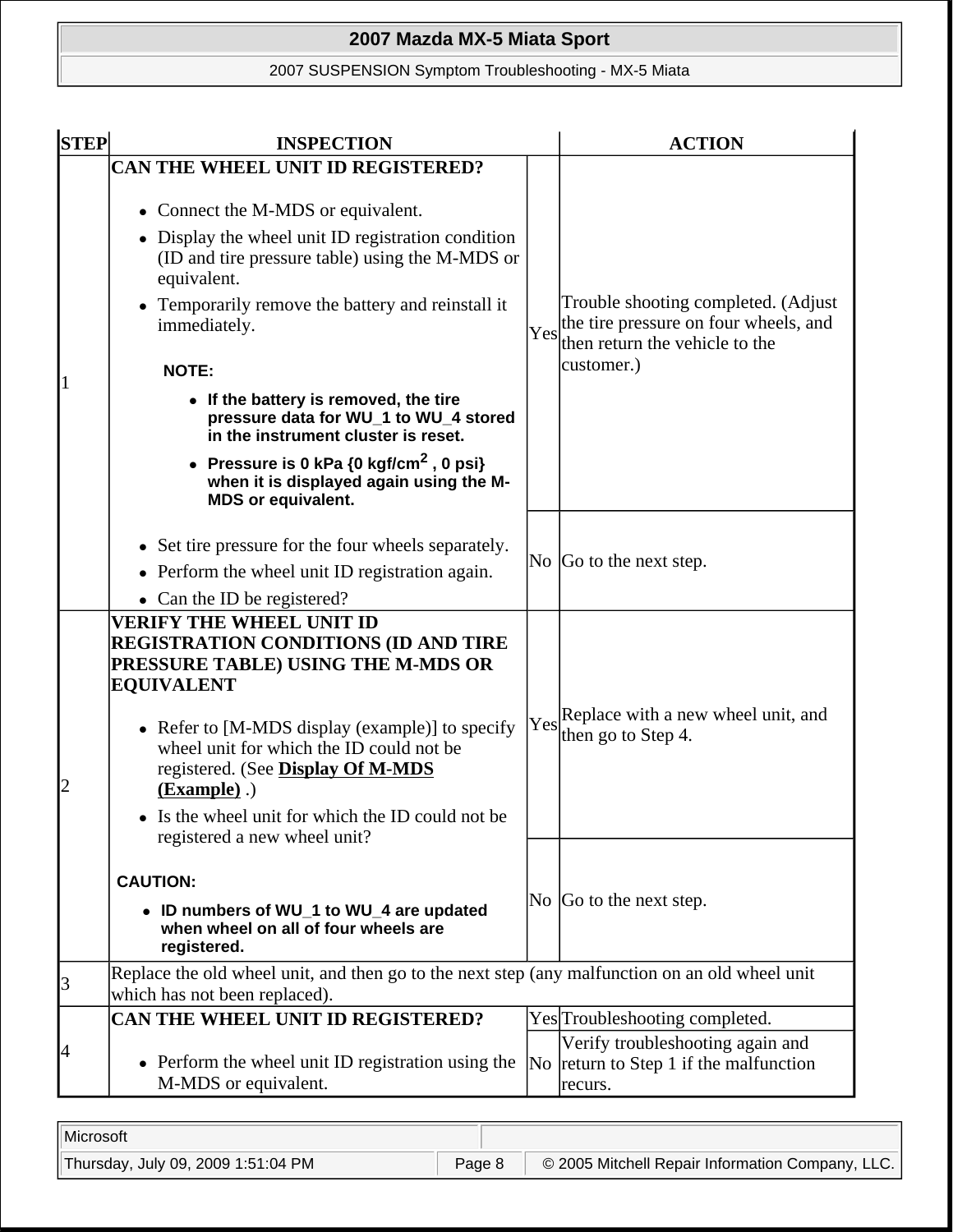#### 2007 SUSPENSION Symptom Troubleshooting - MX-5 Miata

## **DISPLAY OF M-MDS (EXAMPLE)**

### Registered ID: 0xAAAAAAAA, 0xBBBBBBBB, 0xCCCCCCCC, and 0xDDDDDDDD (AAAAAAAA, BBBBBBBB, CCCCCCCC, and DDDDDDDD mean arbitrary numbers.) Unregistered ID: 0x00000000

Tire pressure: aaa kPa, bbb kPa, ccc kPa, ddd kPa (aaa, bbb, ccc, and ddd mean measurement value.)

\*The battery is removed, the stored tire pressure is reset to 0 kPa.

## **THREE REGISTERED WHEEL UNITS AND A REPLACED WHEEL UNIT**

#### **WHEN A REPLACED WHEEL UNIT MALFUNCTIONS**

| $\blacksquare$               | WU 1       | WU 2          | WU 3       | $\bf WU$ 4    |
|------------------------------|------------|---------------|------------|---------------|
| <b>ID</b> Number (Stored)    | 0xAAAAAAAA | $0x$ BBBBBBBB | 0xCCCCCCCC | $0x$ DDDDDDDD |
| <b>ID Number (Candidate)</b> | 0x00000000 | 0x00000000    | 0x00000000 | 0x00000000    |
| Tire Pressure (Stored)       | aaa kPa    | bbb kPa       | ccc kPa    | 0 kPa         |
| Tire Pressure (Candidate)    | 0 kPa      | 0 kPa         | 0 kPa      | 0 kPa         |

#### **WHEN A REGISTERED WHEEL UNIT MALFUNCTIONS**

| $\blacksquare$               | WU 1        | WU 2          | WU 3       | <b>WU 4</b>     |
|------------------------------|-------------|---------------|------------|-----------------|
| <b>ID</b> Number (Stored)    | 0xAAAAAAAA  | $0x$ BBBBBBBB | 0xCCCCCCCC | $0x$ DDDDDDDD   |
| <b>ID</b> Number (Candidate) | 0x EEEEEEEE | 0x00000000    | 0x00000000 | 0x00000000      |
| Tire Pressure (Stored)       | aaa kPa     | bbb kPa       | 0 kPa      | 0 kPa           |
| Tire Pressure (Candidate)    | eee kPa     | 0 kPa         | 0 kPa      | $0 \text{ kPa}$ |

#### **WHEN TWO REGISTERED WHEEL UNIT MALFUNCTION**

|                              | WU 1        | WU 2            | WU 3       | WU 4            |
|------------------------------|-------------|-----------------|------------|-----------------|
| <b>ID</b> Number (Stored)    | 0xAAAAAAAA  | $0x$ BBBBBBBB   | 0xCCCCCCCC | $0x$ DDDDDDDD   |
| <b>ID Number (Candidate)</b> | 0x EEEEEEEE | 0x00000000      | 0x00000000 | 0x00000000      |
| Tire Pressure (Stored)       | aaa kPa     | $0 \text{ kPa}$ | 0 kPa      | $0 \text{ kPa}$ |
| Tire Pressure (Candidate)    | eee kPa     | 0 kPa           | 0 kPa      | 0 kPa           |

## **WHEN A REPLACED WHEEL UNIT AND A REGISTERED WHEEL UNIT MALFUNCTION**

|                              | WU 1       | $WU_2$        | WU 3        | $\bf WU$ 4     |
|------------------------------|------------|---------------|-------------|----------------|
| <b>ID</b> Number (Stored)    | 0xAAAAAAAA | $0x$ RRRRRRRR | 0xCCCCCCCCC | $0x$ DDDDDDDDD |
| <b>ID Number (Candidate)</b> | 0x00000000 | 0x00000000    | 0x00000000  | 0x00000000     |
| Tire Pressure (Stored)       | aaa kPa    | bbb kPa       | 0 kPa       | 0 kPa          |
| Tire Pressure (Candidate)    | 0 kPa      | 0 kPa         | 0 kPa       | 0 kPa          |

#### **WHEN A REPLACED WHEEL UNIT AND TWO REGISTERED WHEEL UNITS MALFUNCTIONS**

|                           | WU         | WU          | WU         | WU          |
|---------------------------|------------|-------------|------------|-------------|
| <b>ID Number (Stored)</b> | 0xAAAAAAAA | 0xBBBBBBBBB | 0xCCCCCCCC | 0xDDDDDDDDD |
|                           |            |             |            |             |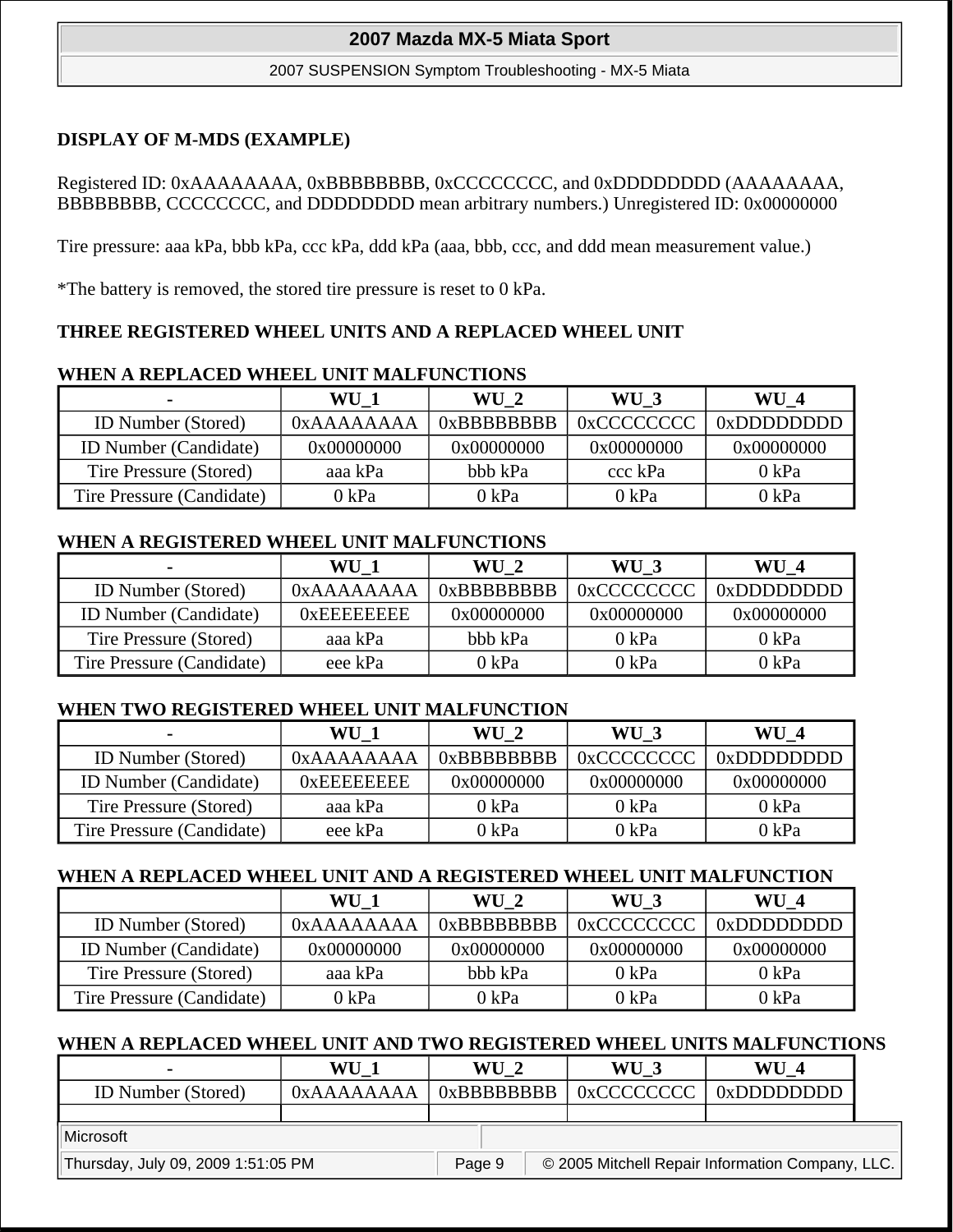#### 2007 SUSPENSION Symptom Troubleshooting - MX-5 Miata

| <b>ID</b> Number (Candidate) | 0x00000000 | 0x00000000 | 0x00000000 | 0x00000000 |
|------------------------------|------------|------------|------------|------------|
| Tire Pressure (Stored)       | aaa kPa    | ) kPa-     | 0 kPa      | 0 kPa      |
| Tire Pressure (Candidate)    | 0 kPa      | ') kPa     | 0 kPa      | 0 kPa      |

#### **WHEN THREE REGISTERED WHEEL UNITS MALFUNCTION**

|                              | WU 1            | WU 2            | WU 3          | WU 4          |
|------------------------------|-----------------|-----------------|---------------|---------------|
| <b>ID</b> Number (Stored)    | 0xAAAAAAAA      | $0x$ BBBBBBBB   | $0x$ CCCCCCCC | $0x$ DDDDDDDD |
| <b>ID Number (Candidate)</b> | $0x$ EEEEEEEE   | 0x00000000      | 0x00000000    | 0x00000000    |
| Tire Pressure (Stored)       | $0 \text{ kPa}$ | $0 \text{ kPa}$ | 0 kPa         | 0 kPa         |
| Tire Pressure (Candidate)    | eee kPa         | 0 kPa           | 0 kPa         | 0 kPa         |

## **TWO REGISTERED WHEEL UNITS AND TWO REPLACED WHEEL UNITS**

#### **WHEN A REPLACED WHEEL UNIT MALFUNCTIONS**

| $\overline{\phantom{0}}$     | WU 1          | $WU_2$          | WU 3        | $\bf WU$ 4    |
|------------------------------|---------------|-----------------|-------------|---------------|
| ID Number (Stored)           | 0xAAAAAAAA    | $0x$ BBBBBBBB   | 0xCCCCCCCCC | $0x$ DDDDDDDD |
| <b>ID Number (Candidate)</b> | $0x$ EEEEEEEE | 0x00000000      | 0x00000000  | 0x00000000    |
| Tire Pressure (Stored)       | aaa kPa       | bbb kPa         | 0 kPa       | 0 kPa         |
| Tire Pressure (Candidate)    | eee kPa       | $0 \text{ kPa}$ | 0 kPa       | 0 kPa         |

#### **WHEN A REGISTERED WHEEL UNIT MALFUNCTIONS**

| $\blacksquare$               | WU 1       | WU <sub>2</sub> | WU 3       | <b>WU 4</b>   |
|------------------------------|------------|-----------------|------------|---------------|
| <b>ID Number (Stored)</b>    | 0xAAAAAAAA | $0x$ BBBBBBBB   | 0xCCCCCCCC | $0x$ DDDDDDDD |
| <b>ID Number (Candidate)</b> | 0xEEEEEEEE | $0x$ FFFFFFFFF  | 0x00000000 | 0x00000000    |
| Tire Pressure (Stored)       | aaa kPa    | $0 \text{ kPa}$ | 0 kPa      | 0 kPa         |
| Tire Pressure (Candidate)    | eee kPa    | fff kPa         | 0 kPa      | 0 kPa         |

#### **WHEN TWO REPLACED WHEEL UNITS MALFUNCTION**

| $\blacksquare$               | WU 1       | $\bf WU$ 2    | WU 3        | $WU_4$        |
|------------------------------|------------|---------------|-------------|---------------|
| <b>ID</b> Number (Stored)    | 0xAAAAAAAA | $0x$ BBBBBBBB | 0xCCCCCCCCC | $0x$ DDDDDDDD |
| <b>ID Number (Candidate)</b> | 0x00000000 | 0x00000000    | 0x00000000  | 0x00000000    |
| Tire Pressure (Stored)       | aaa kPa    | bbb kPa       | 0 kPa       | 0 kPa         |
| Tire Pressure (Candidate)    | 0 kPa      | 0 kPa         | 0 kPa       | 0 kPa         |

# **WHEN TWO REGISTERED WHEEL UNITS MALFUNCTION**

|                              | WU 1        | $WU_2$          | WU 3       | $\bf WU$ 4      |
|------------------------------|-------------|-----------------|------------|-----------------|
| <b>ID Number (Stored)</b>    | 0xAAAAAAAA  | $0x$ BBBBBBBB   | 0xCCCCCCCC | $0x$ DDDDDDDD   |
| <b>ID Number (Candidate)</b> | 0xEEEEEEEEE | $0x$ FFFFFFFFF  | 0x00000000 | 0x00000000      |
| Tire Pressure (Stored)       | 0 kPa       | $0 \text{ kPa}$ | 0 kPa      | 0 kPa           |
| Tire Pressure (Candidate)    | eee kPa     | fff kPa         | 0 kPa      | $0 \text{ kPa}$ |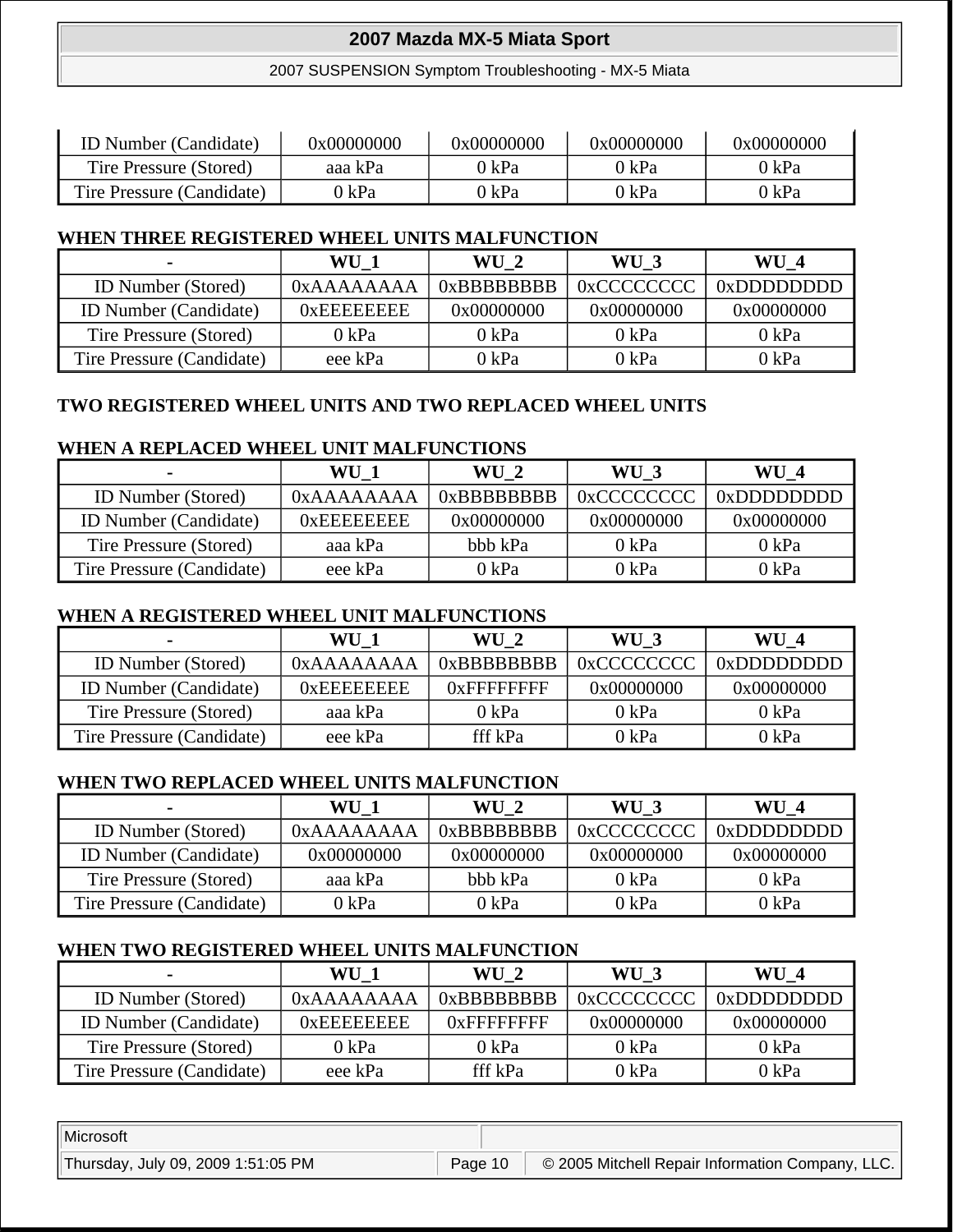2007 SUSPENSION Symptom Troubleshooting - MX-5 Miata

#### **WHEN A REPLACED WHEEL UNIT AND A REGISTERED WHEEL UNIT MALFUNCTION**

| $\blacksquare$               | WU 1       | $WU_2$          | WU 3       | <b>WU4</b>      |
|------------------------------|------------|-----------------|------------|-----------------|
| ID Number (Stored)           | 0xAAAAAAAA | $0x$ BBBBBBBB   | 0xCCCCCCCC | $0x$ DDDDDDDD   |
| <b>ID Number (Candidate)</b> | 0xEEEEEEE  | 0x00000000      | 0x00000000 | 0x00000000      |
| Tire Pressure (Stored)       | aaa kPa    | $0 \text{ kPa}$ | 0 kPa      | 0 kPa           |
| Tire Pressure (Candidate)    | eee kPa    | 0 kPa           | 0 kPa      | $0 \text{ kPa}$ |

#### **WHEN TWO REPLACED WHEEL UNITS AND A REGISTERED WHEEL UNIT MALFUNCTION**

| $\blacksquare$               | WU 1       | $WU_2$          | WU 3       | WU 4          |
|------------------------------|------------|-----------------|------------|---------------|
| <b>ID</b> Number (Stored)    | 0xAAAAAAAA | $0x$ BBBBBBBB   | 0xCCCCCCCC | $0x$ DDDDDDDD |
| <b>ID Number (Candidate)</b> | 0x00000000 | 0x00000000      | 0x00000000 | 0x00000000    |
| Tire Pressure (Stored)       | aaa kPa    | $0 \text{ kPa}$ | 0 kPa      | 0 kPa         |
| Tire Pressure (Candidate)    | 0 kPa      | 0 kPa           | 0 kPa      | 0 kPa         |

#### **WHEN A REPLACED WHEEL UNIT AND TWO REGISTERED WHEEL UNITS MALFUNCTION**

| $\blacksquare$               | WU 1            | WU 2            | WU 3            | WU 4            |
|------------------------------|-----------------|-----------------|-----------------|-----------------|
| <b>ID</b> Number (Stored)    | 0xAAAAAAAA      | $0x$ BBBBBBBB   | 0xCCCCCCCC      | $0x$ DDDDDDD    |
| <b>ID Number (Candidate)</b> | $0x$ EEEEEEEE   | 0x00000000      | 0x00000000      | 0x00000000      |
| Tire Pressure (Stored)       | $0 \text{ kPa}$ | $0 \text{ kPa}$ | $0 \text{ kPa}$ | $0 \text{ kPa}$ |
| Tire Pressure (Candidate)    | eee kPa         | 0 kPa           | 0 kPa           | 0 kPa           |

#### **A REGISTERED WHEEL UNIT AND THREE REPLACED WHEEL UNITS**

#### **WHEN A REGISTERED WHEEL UNIT MALFUNCTIONS**

| $\blacksquare$               | WU 1          | WU 2            | WU 3        | $\mathbf{W} \mathbf{U}$ 4 |
|------------------------------|---------------|-----------------|-------------|---------------------------|
| <b>ID</b> Number (Stored)    | 0xAAAAAAAA    | $0x$ BBBBBBBB   | 0xCCCCCCCCC | 0xDDDDDDDD                |
| <b>ID Number (Candidate)</b> | $0x$ EEEEEEEE | $0x$ FFFFFFFFF  | 0xGGGGGGGGG | 0x00000000                |
| Tire Pressure (Stored)       | 0 kPa         | $0 \text{ kPa}$ | 0 kPa       | 0 kPa                     |
| Tire Pressure (Candidate)    | eee kPa       | fff kPa         | ggg kPa     | 0 kPa                     |

#### **WHEN A REPLACED WHEEL UNIT MALFUNCTIONS**

| $\overline{\phantom{0}}$     | WU 1          | $WU_2$          | WU 3        | $WU_4$        |
|------------------------------|---------------|-----------------|-------------|---------------|
| <b>ID</b> Number (Stored)    | 0xAAAAAAAA    | $0x$ BBBBBBBB   | 0xCCCCCCCCC | $0x$ DDDDDDDD |
| <b>ID</b> Number (Candidate) | $0x$ EEEEEEEE | $0x$ FFFFFFFFF  | 0x00000000  | 0x00000000    |
| Tire Pressure (Stored)       | aaa kPa       | $0 \text{ kPa}$ | 0 kPa       | 0 kPa         |
| Tire Pressure (Candidate)    | eee kPa       | fff kPa         | 0 kPa       | 0 kPa         |

#### **WHEN A REPLACED WHEEL UNIT AND A REGISTERED WHEEL UNIT MALFUNCTION**

|                              | WU            | $WU_2$         | WU         | WU 4       |
|------------------------------|---------------|----------------|------------|------------|
| ID Number (Stored)           | 0xAAAAAAAA    | $0x$ BBBBBBBB  | 0xCCCCCCCC | 0xDDDDDDDD |
| <b>ID Number (Candidate)</b> | $0x$ EEEEEEEE | $0x$ FFFFFFFFF | 0x00000000 | 0x00000000 |
|                              |               |                |            |            |